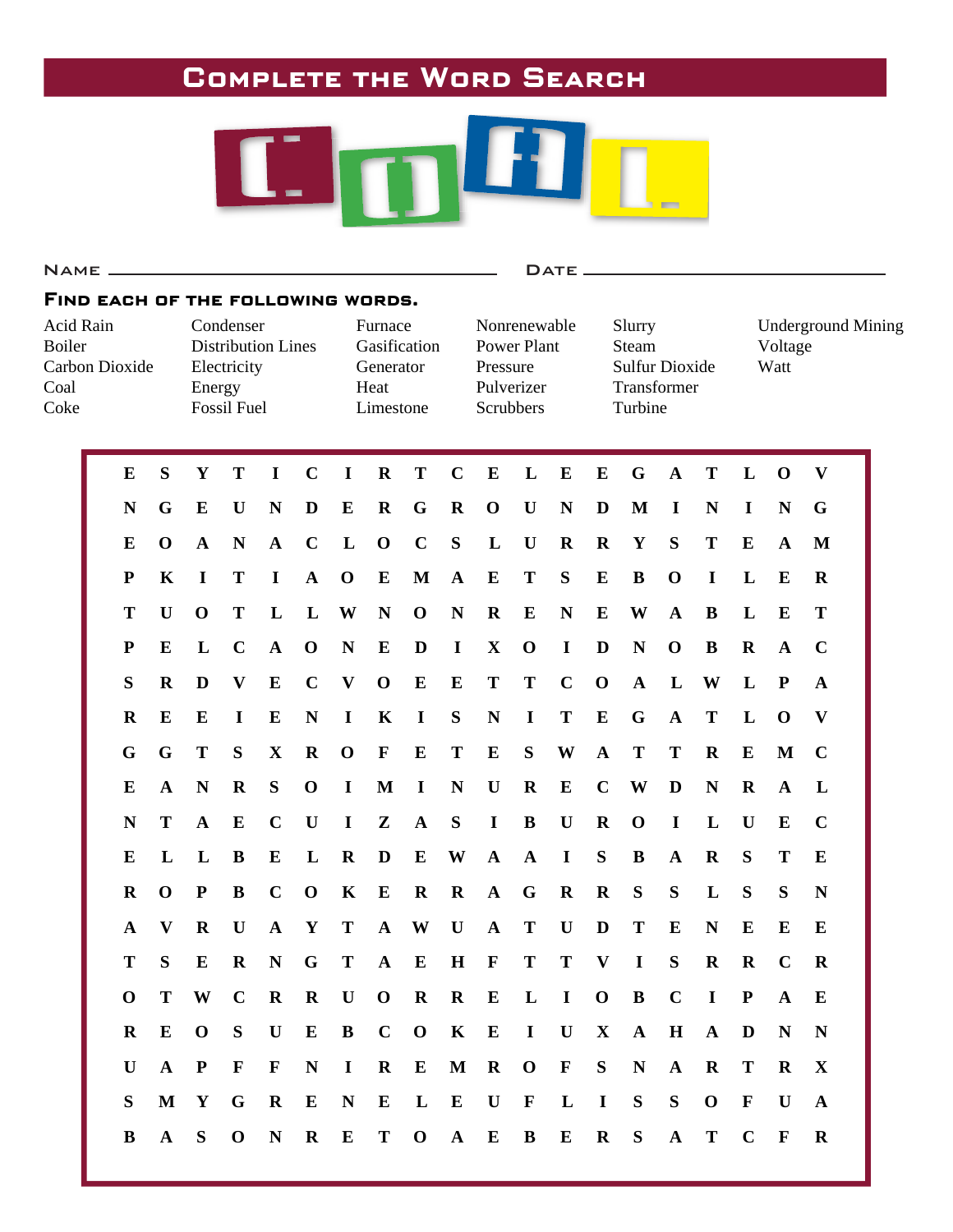# **Complete the Word Search**

**Write down how many times you found each word. If you found a word five times then write 5.**

Name Date

- 1. \_\_\_\_\_\_ ACID RAIN
- 2. \_\_\_\_\_\_ BOILER
- 3. \_\_\_\_\_\_ CARBON DIOXIDE
- 4. \_\_\_\_\_\_ COAL
- 5. \_\_\_\_\_\_ COKE
- 6. \_\_\_\_\_\_ CONDENSER
- 7. \_\_\_\_\_\_ DISTRIBUTION LINES
- 8. \_\_\_\_\_\_ ELECTRICITY
- 9. \_\_\_\_\_\_ ENERGY
- 10. \_\_\_\_\_\_ FOSSIL FUEL
- 11. \_\_\_\_\_\_ FURNACE
- 12. \_\_\_\_\_\_ GASIFICATION
- 13. \_\_\_\_\_\_ GENERATOR
- 14. \_\_\_\_\_\_ HEAT
- 15. \_\_\_\_\_\_ LIMESTONE
- 16. \_\_\_\_\_\_ NONRENEWABLE
- 17. \_\_\_\_\_\_ POWER PLANT
- 18. PRESSURE
- 19. \_\_\_\_\_\_ PULVERIZER
- 20. \_\_\_\_\_\_ SCRUBBERS
	- 21. \_\_\_\_\_\_ SLURRY
	- 22. \_\_\_\_\_\_ STEAM
	- 23. \_\_\_\_\_\_ SULFUR DIOXIDE
	- 24. \_\_\_\_\_\_ TRANSFORMER
	- 25. \_\_\_\_\_\_ TURBINE
	- 26. \_\_\_\_\_\_ UNDERGROUND MINING
	- 27. \_\_\_\_\_\_ VOLTAGE
	- 28. \_\_\_\_\_\_ WATT